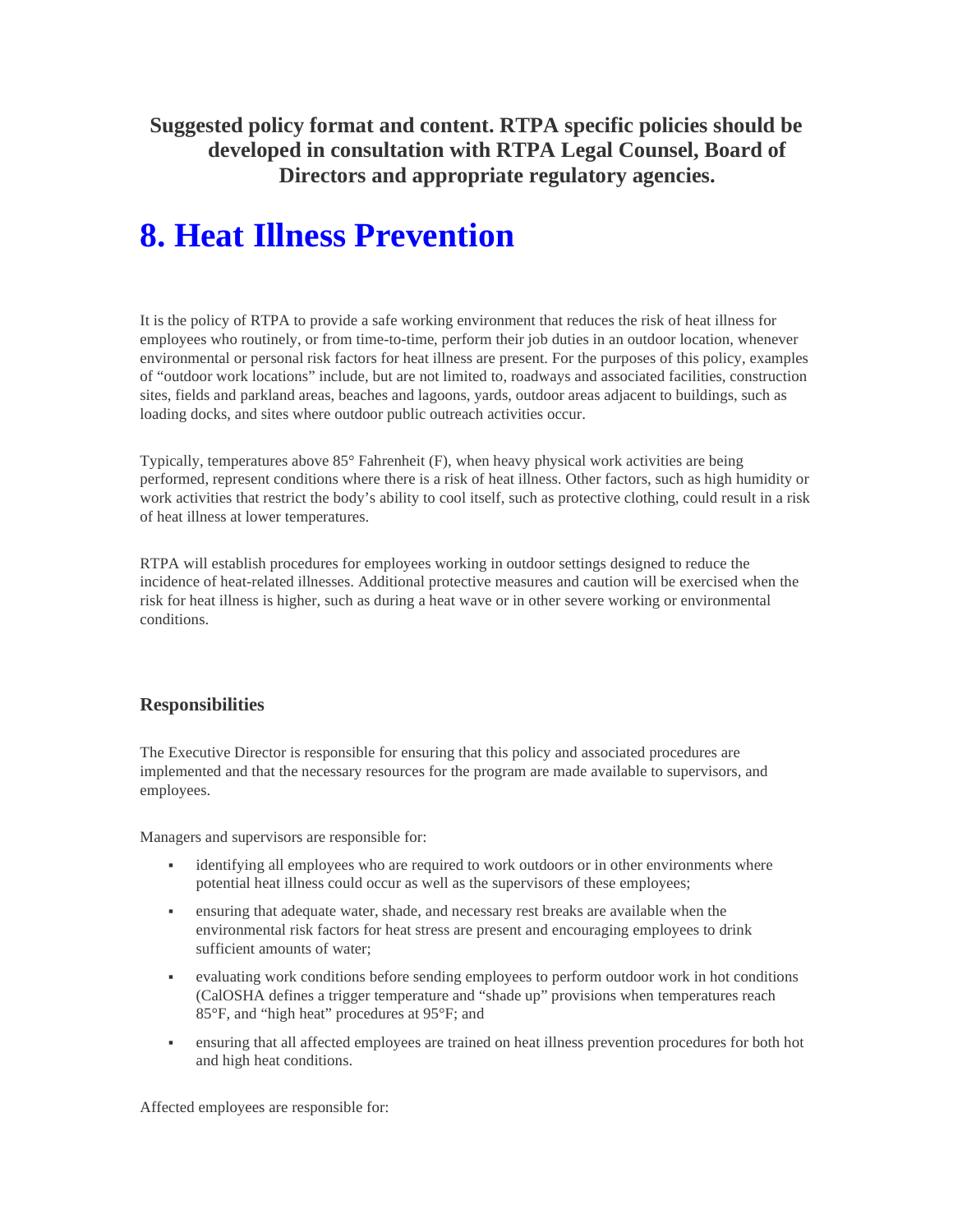- complying with the provisions of the Heat Illness Prevention Policy, as described in this document and in the training sessions they attend;
- requesting that appropriate amount of drinking water is available at all times when the environmental risk factors for heat illness are present;
- requesting access to a shaded area to prevent or recover from heat related symptoms; and
- promptly reporting heat related illness symptoms to their supervisor.

## **Definitions**

The following definitions apply to this policy:

- **Acclimatization** means temporary adaptation of the body to work in the heat that occurs gradually when a person is exposed to it. Acclimatization peaks in most people within four to fourteen days of regular work for at least two hours per day in the heat.
- **Heat illness** means a serious medical condition resulting from the body's inability to cope with a particular heat load, and includes heat cramps, heat exhaustion, heat syncope and heat stroke.
- **Environmental risk factors for heat illness** means working conditions that create the possibility that heat illness could occur, including air temperature, relative humidity, radiant heat from the sun and other sources, conductive heat sources such as the ground and nearby equipment, air movement, workload severity and duration, and protective clothing and personal protective equipment worn by employees.
- **Personal risk factors for heat illness** means factors that affect the body's water retention or other physiological responses to heat such as an individual's age, degree of acclimatization, overall health, and water consumption. Caffeine, certain drugs, and alcohol also can have an effect on the body's ability to respond to heat.
- **Preventative recovery period** means a period of time to recover from the heat in order to prevent heat illness.
- **Shade** means blockage of direct sunlight. Canopies, umbrellas and other temporary structures or devices may be used to provide shade. One indicator that blockage is sufficient is when objects do not cast a shadow in the area of blocked sunlight. Shade is not adequate when heat in the area of shade defeats the purpose of shade, which is to allow the body to cool. For example, a car sitting in the sun does not provide acceptable shade to a person inside it, unless the car is running with air conditioning.

# **Procedures**

RTPA heat illness prevention procedures include: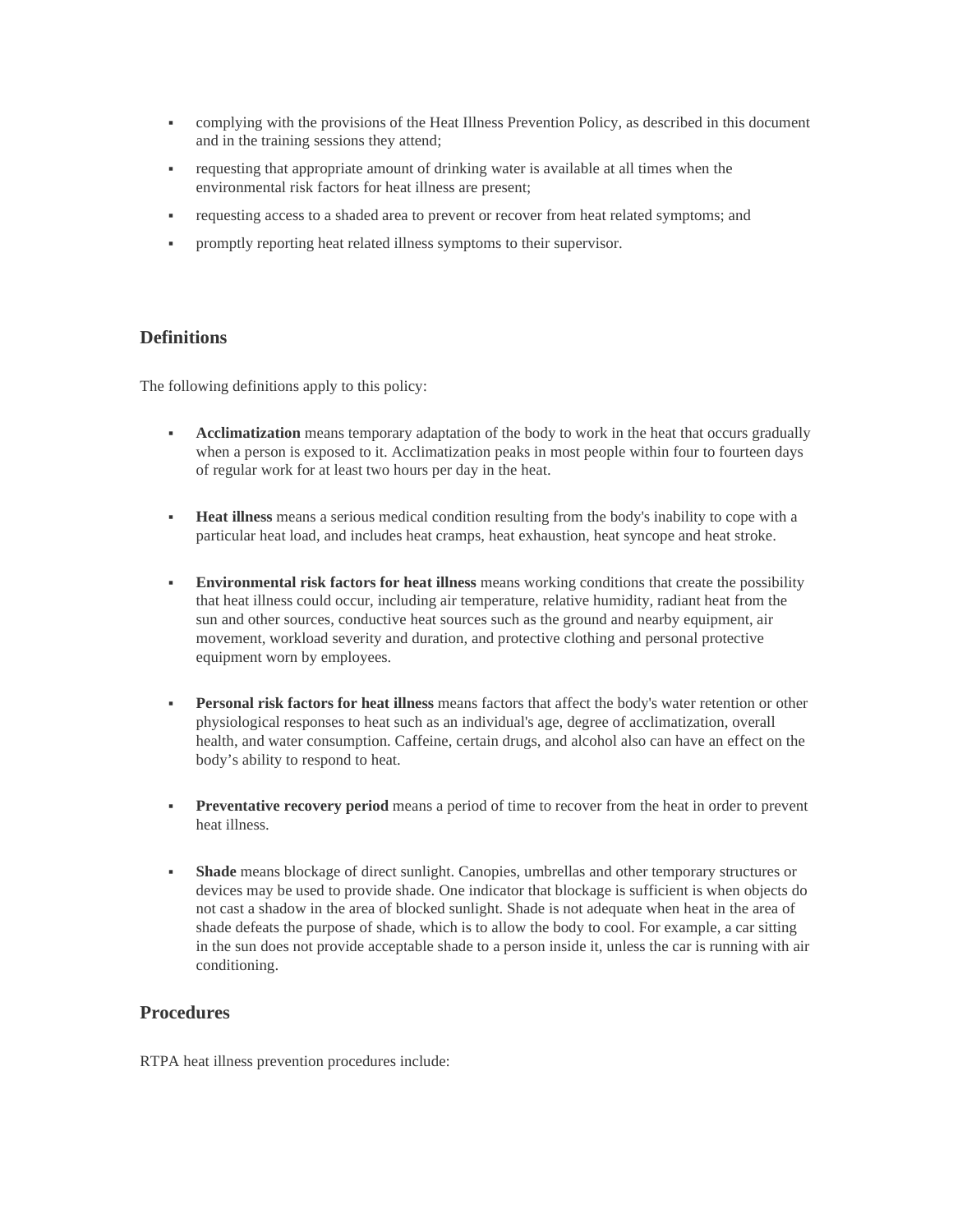#### **Access to Drinking Water and Water Replenishment**

- RTPA will provide at no cost to employees, readily accessible, clean, fresh, and cool potable, drinking water at all times. In high heat conditions, ice also will be provided to cool the drinking water.
- Where unlimited drinking water is not immediately available through plumbing or another source, a sufficient quantity of water, equivalent to one quart, or four 8-ounce cups, per hour per employee, will be provided via water containers. If containers are used:
	- The supervisor will ensure that water containers are located as close as practicable to employees. If employees move from one area to another, the water container will be moved with the employees.
	- If water containers cannot easily be located close to the employee's work area, an alternate supply of water will be available via bottled water, personal water containers, or similar.
	- Single-use drinking cups will be provided for use with the water container if the water is not provided in personal water bottles.
	- The water level in the containers will be checked by the supervisor at least every two hours.
	- The water in the container will be replenished with cool water when the level drops below 50 percent.
	- All water containers will be filled and refilled directly from a potable water supply and care will be taken to prevent contamination.
- **Employees will be reminded about the available sources of water, and encouraged to frequently drink** small quantities of water throughout the day, especially during periods of high heat.

#### **Employee Access to Shade**

- When the outdoor temperature at the work location exceeds  $85^{\circ}F$ , RTPA will maintain one or more areas with shade while employees are present.
- The shaded area will be open to the air or ventilated and cooled, will be large enough to accommodate 25 percent of the employees working on a shift at one time, and will allow employees to sit comfortably and fully in the shade in a normal posture without having physical contact with another employee.
- The shaded area will be located as close as possible to the area where employees are working and access will be permitted at all times.
- Employees who may be suffering from a heat related illness or needing a preventative recovery period will be encouraged to remain in the shaded area for at least five minutes whenever they feel the need to do so to avoid overheating.
- If it is unsafe or infeasible to provide shade at an outdoor work location, equivalent protection will be identified and provided to employees.

#### **Personal Protective Equipment/Clothing**

- **Employees will be encouraged to wear clothing that is lightweight, loose fitting, and made of** "breathable" fabric to allow airflow and air movement aiding in cooling the body. Employees will be restricted from wearing loose fitting clothes when working near moving machinery because of the danger of entanglement.
- Employees will be encouraged to wear light-colored clothing that reflects heat better than dark-colored clothes which absorb heat.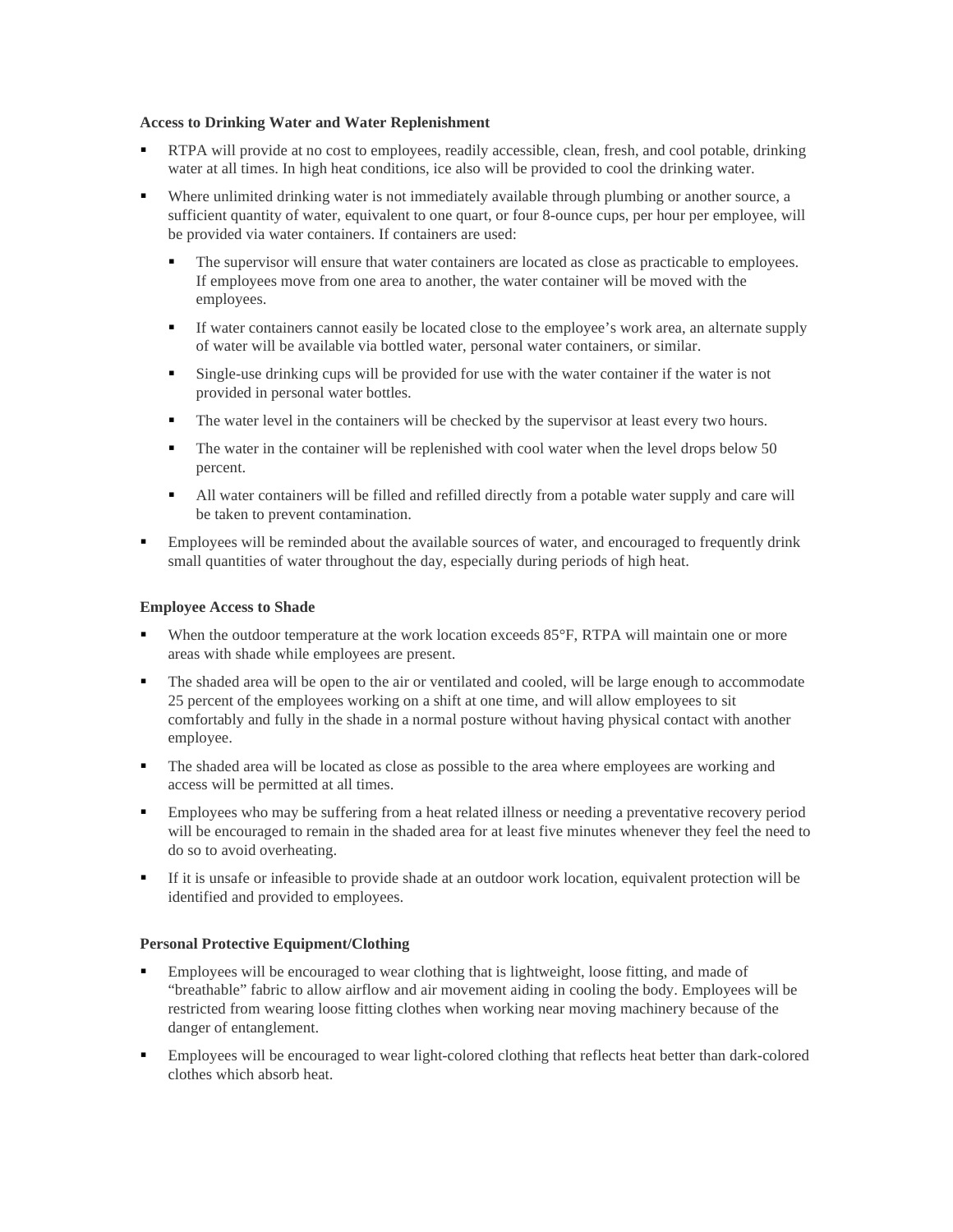Employees will be encouraged to wear shirts with long sleeves to cover the body and avoid sunburn. Sunburn affects the body's ability to cool itself and increases the loss of body fluids.

### **Weather Monitoring and Acclimatization**

- The supervisor will monitor weather conditions, particularly for approaching heat waves, and will use a thermometer to keep track of the temperature at outdoor work locations.
- The supervisor will pay particular attention to signs and symptoms of heat illness due to inadequate acclimatization for current and new employees.

#### **High Heat and Heat Wave Protocols**

In addition to the above requirements, the following procedures will be followed when the outdoor temperature at the work location is at or above 95°F:

- The supervisor will hold short, frequent meetings (before and during work) with employees to review the heat illness prevention procedures, the weather forecast, emergency response procedures, and additional safety measures.
- The supervisor will maintain communication with the employees by voice, observation, or reliable electronic means (e.g., cell phone); employees at the work site will be able to contact the supervisor if necessary.
- The supervisor will observe employees for alertness and signs or symptoms of heat illness.
- The supervisor will actively remind employees to drink water frequently throughout the work day.
- The supervisor will closely monitor new employees for acclimatization during the first 14 days of employment, unless the new employee indicates at the time of hire that he or she has been doing similar outdoor work for at least 10 of the past 30 days for 4 or more hours per day.

## **Employee and Supervisor Training**

RTPA will provide training to employees who hold positions where their job duties are routinely performed in an outdoor location or other work environment that has an elevated risk for heat illness. This training will occur prior to the time the employee commences their outdoor job duties, and at other times as deemed necessary, and will include:

- the environmental and personal risk factors for heat illness, as well as the added burden of heat load on the body caused by exertion, clothing, and personal protective equipment
- the different types of heat illness, including common signs and symptoms
- the importance of acclimatization, how it is developed, and how RTPA procedures address it
- $\blacksquare$  the importance of frequent consumption of small quantities of water
- the importance of immediately reporting signs or symptoms of heat illness in themselves, or in coworkers, to a supervisor
- **Perocedures for responding to symptoms of possible heat illness, including contacting emergency** medical services and transporting employees if necessary
- the RTPA Heat Illness Prevention Policy and related procedures

RTPA will provide training to supervisors responsible for overseeing the work of employees who hold positions where there is an elevated risk for heat illness. This training will occur prior to the time the